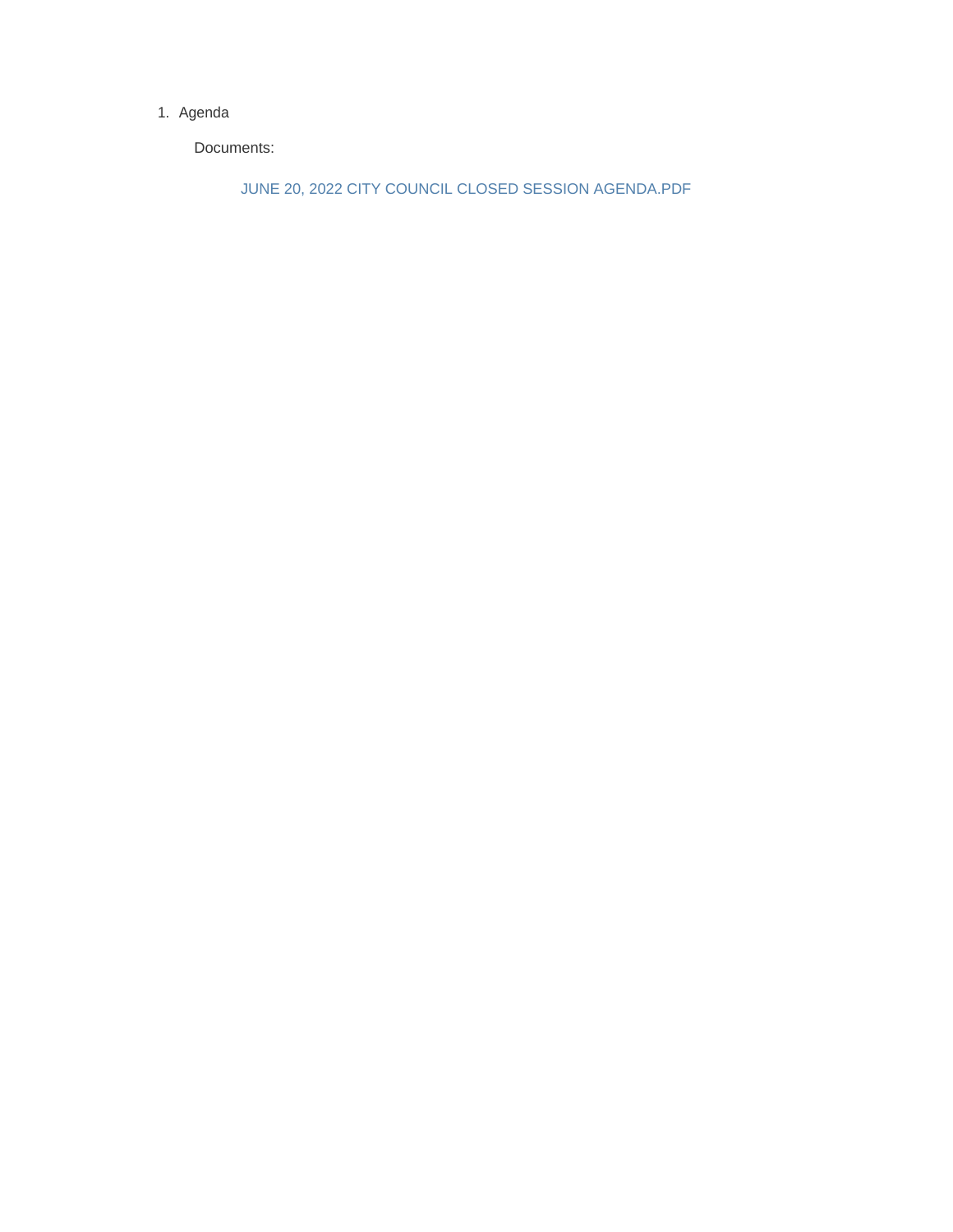# City of Excelsior Notice of Closed Session of the Excelsior City Council

NOTICE IS HEREBY GIVEN that the City Council of the City of Excelsior will hold a closed session on Monday, June 20, 2022 following the City Council Work Session at the Excelsior City Council Chambers (339 Third Street, Excelsior, MN 55331).

After agenda approval, the meeting will be closed pursuant to the authority in Minn. Stat. § 13D.05, subd. 3(c) for the purpose of considering or developing an offer for the purchase of real estate located at 261 School Avenue in Excelsior, Minnesota. At the conclusion of the closed session, the meeting will return to open session with the only remaining agenda item being adjournment.

Members of the public may attend the open portion of the meeting by joining via Zoom either online or by telephone at:

> Join Zoom Meeting <https://us02web.zoom.us/j/8>2258190206 Meeting ID: 822 5819 0206

Dial by your location +1 312 626 6799 US +1 301 715 8592 US (Germantown)

Meeting ID: 822 5819 0206